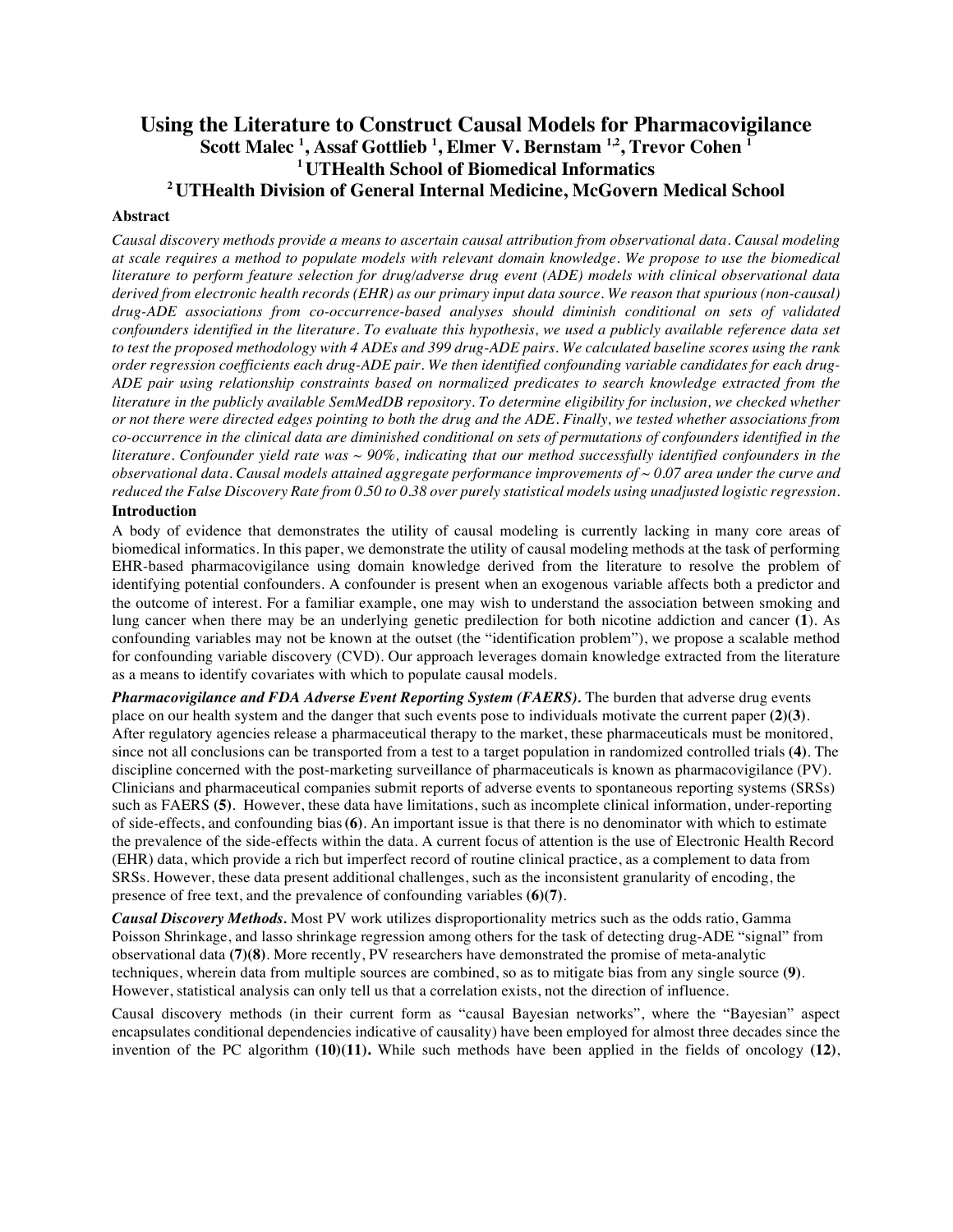neuroscience **(13)**, diagnostics (**14)**, and epidemiology **(15)**, the adoption of such methods within PV has been sporadic, manifesting primarily in the form of renewed interest in instrumental variables\* **(16)**.

Given suitable input, causal (and most graphical) modeling takes place over two steps: first, represent anticipated inter-variable dependencies in terms of directed acyclic graph topology (with variables as nodes and dependencies as edges); second, learn the parameters of the structural equations that quantify these dependencies. However, causal discovery at scale requires an automated method to identify relevant background knowledge with which to populate this graph. Since we wish to "explain away" non-causal associations without introducing any additional noise, we seek to identify (and validate) confounders. More specifically, we need to search for confounding variable candidates (CVCs) indicated by the literature, which are known to influence both the predictor and the outcome, as illustrated in Figure 1. Once we have identified a set of CVCs, we need to validate these against clinical data with graphical criteria. By including such validated CVCs in causal models, we should improve our ability to discriminate between drug safety signal and noise.

*Literature-Based Discovery.* **Literature-Based Discovery (**LBD) was first developed by Don Swanson as a means to discover therapeutically useful relationships from public knowledge **(17)**. Most automated implementations of Swanson's approach involve identifying implicit relationships using concept co-occurrence (e.g. drug-to-gene-to- disease) as a means of revealing novel therapeutic applications **(18).** More recently, LBD researchers have explored the idea of using semantic relations (extracted from the literature using natural language processing, or NLP) to constrain the search space of relevant associations**(19)**. For example, in the following



**Figure 1.** *Relationship between a confounder, drug/predictor, and ADE/outcome of interest. Note the directed edge from the confounder, as a parent node, to its two children. This graph topology signifies that the confounder influences the likelihood of both the drug and the ADE of occurring.*



**Figure 2***. "***CAUSES-INV***" may be read as "is caused by." Literature-Based Discovery identifies a comorbidity that is known to cause the ADE and also increases the likelihood of a drug exposure (as a consequence of undergoing treatment). Here, the "***TREATS***" predicate can be causally interpreted as "to cause exposure."*

pattern of semantic relationships "**drug TREATS X**; **X CAUSES disease**", the variable "X", referred to as a "bridging term," may indicate a confounding concept that is associated with a drug and an adverse event, as in Figure 2. These patterns of relationships are known as "discovery patterns", or DPs **(18)**. As we have shown previously for statistical models, the Literature-Based Discovery (LBD) paradigm is a promising candidate for this task of mapping aspects of extra-statistical domain knowledge to observational data **(21)**. Incorporating LBD-derived cofounders into statistical models improved drug-ADE detection accuracy for side effects where the unadjusted signal had some predictive utility. LBD methods have also been applied to estimate the plausibility of drug-ADE relationships**(21)(22)**. In this paper, we refashion LBD methods to identify CVCs with which to populate causal models.

#### **Materials and Methods**

*Processing EHR data.* With IRB approval, we extracted a corpus of  $\sim$ 2.2 million electronic health records (EHR) concerning outpatient encounters for  $\sim$  364,000 patients in the Houston metropolitan area between 2004-2012 from the UTHealth's clinical data warehouse **(23)**. MedLEE, a widely-used clinical Natural Language Processing (NLP) system, was used to identify and normalize concepts of interest in our EHR collection. MedLEE has been shown to perform accurately on clinical notes with recall of 0.77, and precision:  $\sim 0.89$  for the task of extracting clinical concepts **(24)**. In addition to identifying types of entities ("problems" and "drugs"), MedLEE encodes each extracted concept with a concept unique identifier (CUIs) from the Unified Medical Language System (UMLS) **(25)**. We then extracted the concepts with Apache Lucene for document-level co-occurrence statistics. From the Lucene index, we obtained concept-by-concept arrays for each concept (drug, ADE, or CVC). Each concept (drug, ADE, or CVC) is then persisted and processed as a large sparse binary array (these arrays are subsequently used as input for the causal modeling algorithm, discussed below). A value of 1 or 0 represents the presence or absence, respectively, of that concept within a document in the index of clinical data. The arrays for a drug, ADE, and their confounders provide input matrices for the causal methods to be described.

 <sup>\*</sup> An instrumental variable, by contrast with a confounder, influences the cause, but not the outcome, except through the error term of the cause. For more discussion see: Chu TJ, Scheines R, Spirtes PL. Semi-instrumental variables: a test for instrument admissibility. *Eprint arXiv*:1301.2261; 2013.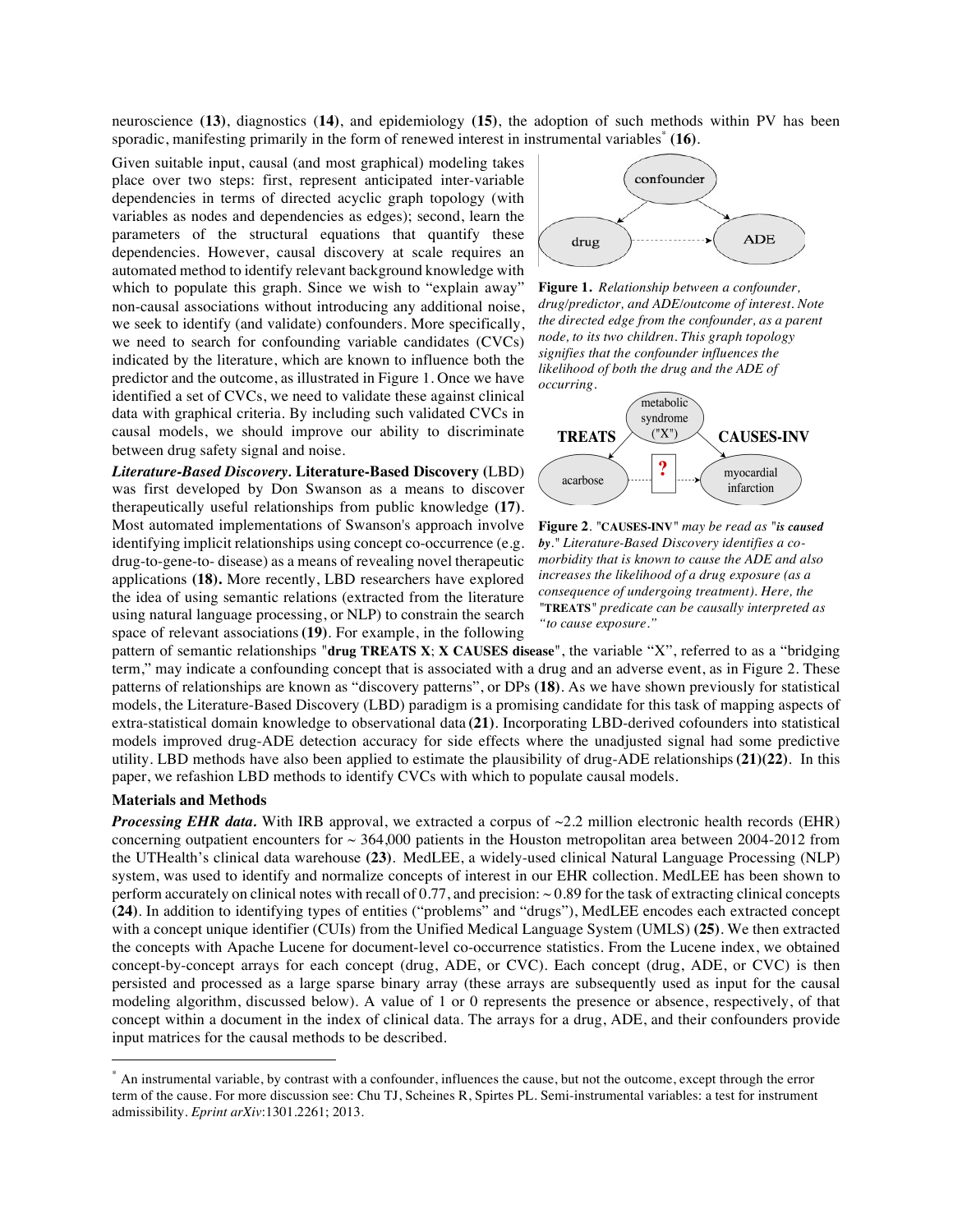*Representing Knowledge from the Literature.* The purpose of SemRep, a publicly available NLP system developed at the US National Library of Medicine (NLM), is to identify and normalize relationships between concepts expressed in the biomedical literature, resulting in sets of semantic predications, each consisting of a pair of UMLS concepts connected by a predicate such as "**TREATS**" or "**CAUSES**" **(26).** SemRep is optimized for precision, and Kilicoglu *et al.* report this at 0.745, with recall of 0.640, based on a human annotated gold standard **(27)**. SemMedDB, used as our knowledge base for accessing the biomedical literature, is a publicly-available NLM product that contains the output of SemRep processing of the entirety of MEDLINE. All extracted predications can be retrieved from a MySQL database in the following form:  $\text{ARGUMENT}_0$  +  $\text{PREDICATE}$  +  $\text{ARGUMENT}_1$  (28). Such representations make domain knowledge amenable to computation. <sup>1</sup>

*Constructing a knowledge Base.* To construct our knowledge base, we applied Predication-based Semantic Indexing (PSI) **(18)(29)** to SemMedDB, our knowledge repository. PSI uses random projections and reversible vector transformations to derive distributed concept vector representations from SemMedDB, mediating efficient but approximate search, retrieval and inference. The higher the dimensionality that is used, the better the recall and precision of the model (with a trade-off of computational efficiency). When searching for the missing argument of a predicate-argument pair, concepts that fill this role most frequently will be retrieved first, analogous to the ranking of results in search engines. In the current work, PSI is used to facilitate rapid retrieval and rank ordering of concepts related to other concepts through particular predicates. Our hypothesis is that by refashioning the LBD paradigm to identify CVCs in the literature, we can improve upon the performance for detecting drug-ADE relationships over standard statistical models. Details on the theoretical and methodological underpinnings of PSI have been described at length elsewhere **(30)**. For the current work, we used a PSI vector space derived from version 24\_32 of SemMedDB (processed with version 1.5 of SemRep), containing 23.9 million citations and 70.4 million semantic predications**(28)**. A 48,000-dimensional binary vector PSI space was built using the Semantic Vectors package (version 5.9) **(31)**. We excluded a small number of predicates that indicate negation (e.g., **DOES\_NOT\_TREAT**), as well as terms ("stop words") with occurrence  $\geq 500,000$ .

*Discovery Pattern for CVD.* The Semantic Vectors package **(31)** provides an interface that permits searching PSI spaces for concepts that populate particular predicate pathways, which we used to identify the most strongly associated CVCs for each drug/ADE pair. We used the following DP to identify CVCs: **"**drug **TREATS**  confounder; confounder **CAUSES-INV** ADE.**"** Given acarbose (used to treat diabetes mellitus) and myocardial infarction, "metabolic disorder" was one of the results (Figure 2). The order in which these covariates are retrieved reflect their ranked relevance given the distributional semantics of the query terms in the index. Sample confounders for abacavir, an antiretroviral used to treat AIDS in the negative control group for gastrointestinal bleeding, include (by ranked order of relevance): Dieulafoy's vascular malformation, HIV infections, lipoatrophy, HIV encephalopathy, angiodysplasia. Further down the list, confounders become less specific: peptic ulcers, diabetes.

*TETRAD and FGeS.* TETRAD is an open source causal modeling and discovery toolkit written in Java that has been in continuous development at Carnegie Mellon University since the early 90s **(10).** Depending on one's choice of algorithm, input may be discrete, continuous, or mixed. We used the discrete version of the Fast Greedy Equivalence Search (FGeS) that is included with TETRAD with default parameters **(32)**. FGeS recursively adds and then subtracts directed edges between nodes until the Bayesian Information Criterion is minimized. Output consists of a Markov equivalence class or family of graphs which encode plausible dependency relationships given these data. An equivalence class may have undirected edges. However, background knowledge can be used to orient these edges, as causal predicates have inherent directionality. The resulting graph structure should be similar to Figures 1 and 2, with directed edges pointing from the confounder to both the drug and ADE ("confounder inclusion criterion").

*Reference Set and Data Collection.* To derive our data set, we used a reference set of curated drug-ADE associations that was developed by Ryan and his colleagues as a standard for evaluating PV methods **(33)**. This reference set includes 399 drug/ADE pairs and 4 ADEs with both positive (drug-ADE relationships supported by the literature and other sources, including package labeling events) and negative (drug-ADE relationships without support) control groups per ADE. The four ADEs are as follows: acute kidney injury (AKI), acute liver injury (ALI), gastrointestinal bleeding (GIB), and acute myocardial infarction (MI). These ADEs were chosen for their importance to PV and their impact on financial and personal cost. We mapped and expanded drug/ADE synonyms to make the EHR data amenable to additional processing. We used RxNorm for drug synonyms at the clinical drug level and we assigned the reference set's Observational Medical Outcomes Partnership (OMOP) ADE to UMLS CUIs**(34)(35)**.

*Combinatory Expansion of CVCs.* If we have a set of three CVCs, denoted {A, B, C}, this will result in seven unique combinations: A, B, C, AB, BC, AC, and ABC (AB and BA are equivalent). We evaluated all of these, because we did not know which combination of CVCs will cause spurious directed edges from the drug to the ADE to vanish.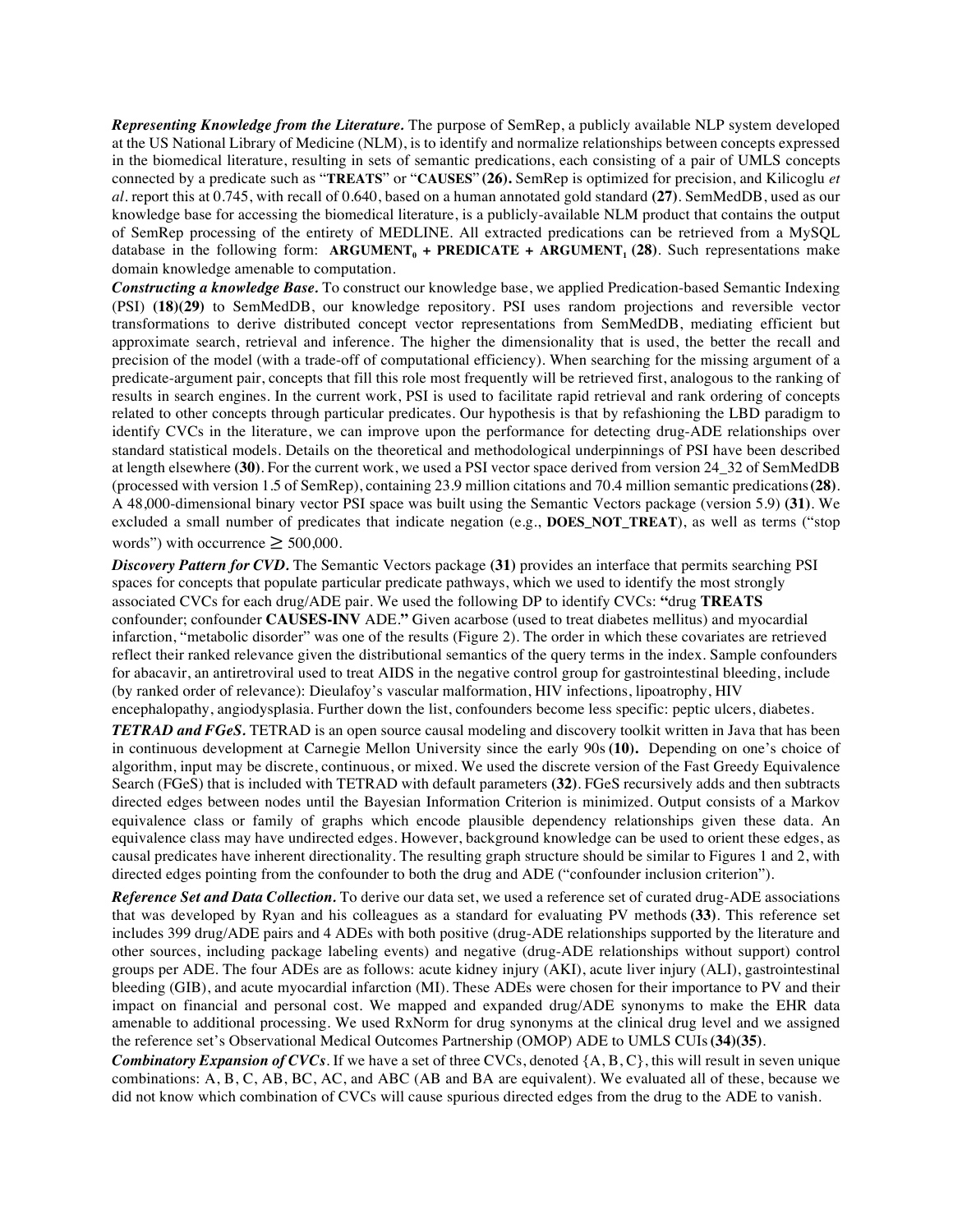*Analysis of Observational Clinical Data.* The core steps of our approach were as follows, as per Figure 3:

- 1. **We queried PSI vector space for the top 50 CVCs in the literature**, result set in ranked order of relevance.
- 2. **We used TETRAD/FGeS to validate CVCs**, testing each CVC for directed edges to both the drug and ADE (graphical criteria) using the clinical data. We stopped after obtaining five valid CVCs for each pair.
- 3. **We built causal models using all unique permutations of the tested LBD-identified confounders**.

*Evaluation Procedure.* To evaluate the performance of our method, we calculated the Area Under the Receiver Operating Characteristic curve (AUROC), which is widely used to compare the performance of classifiers against a ground truth of positive and negative controls, based on the ranked order of a continuous estimate of the strength of predicted relationships. For baseline scores, we used the coefficients from logistic regression without adjustment with literature-derived confounding variables. To score causal models, we divide the fraction of directed edges out of the total number of permutations from the drug to the ADE for each drug/ADE pair. For example, if 7 directed edges resulted from 31 unique permutations (of 5 validated confounders), then the score for that drug-ADE pair would be 7/31, or 0.2258. We reason that the proportion of correct directed edges will be higher for the group of positive drug-ADE pairs than for the negative drug-ADE pairs in the reference data set. In other words, we are testing whether associations from co-occurrence in the clinical data of a drug-ADE pair are diminished conditional on sets of CVC permutations.

# **Results and Discussion**

*Analysis of Results.* 1915 out of 2124 total tested CVCs (for 399 drug-ADE pairs each with 5 confounders) were both present in the clinical notes and passed validation, so the CVC yield rate was 90%, indicating that LBD can identify confounders in clinical notes. The overall aggregate performance boost that approached  $\sim 0.07^{\dagger}$ over statistical models confirms our hypothesis that the identification problem of confounding can be partially resolved by using the literature to inform feature selection (an area that we have addressed earlier with using LBD for statistical models) **(21)**. Our method



**Figure 3.** *Workflow. Numbers in* **bold orange***=core method steps.* 

**Table 1.** Pairs=number of test/control drug-ADE from the reference data set. AUROCs are calculated from coefficients from logistic regression ("Baseline") and the proportion of directed edges ("Causal Models").

| <b>ADE</b> | Pairs $(+/-)$ | <b>Baseline</b> | <b>Causal Models</b>              |
|------------|---------------|-----------------|-----------------------------------|
| <b>AKI</b> | 24/64         | 0.5547          | (95% CI: 0.5251-0.7946)<br>0.6598 |
| <b>ALI</b> | 81/37         | 0.4957          | 0.5449 (95% CI: 0.4385-0.6513)    |
| <b>GIB</b> | 24/67         | 0.5643          | 0.6912 (95% CI: 0.5182-0.7828)    |
| MI         | 35/64         | 0.4946          | 0.56<br>(95% CI: 0.4292-0.6549)   |
| <b>ALL</b> | 164 / 232     | 0.504           | 0.571<br>(95% CI: 0.5157-0.6262)  |

performed the best when the baseline AUROC for drug safety signal was sufficiently above the level of noise ( $\sim 0.5$ ) AUROC). GIB, followed by AKI, had the best baseline AUROC. By contrast, MI and ALI hardly budged from noise to signal, indicating that our method requires a strong baseline to be effective.

*Practical Significance.* Better detection methods in PV, if implemented, hold promise for improving public health and safety. For example, enhanced methods of drug-ADE detection in observational clinical data could facilitate the prioritization of drug-ADE relationships for critical review. Given the extent of the exposed population and the prevalence of adverse drug events, an improvement of even a few percentage points could have a large impact.

In our previously published work, we use LBD methods for feature selection of confounders to adjust for plausible confounding with the same set of clinical data **(21)**. In that work, we used both single predicate (**CAUSES-INV** and **PREDISPOSES-INV**) and dual predicate (**TREATS+COEXISTS\_WITH-INV**) DPs. With the single predicate DPs, the influence from the confounder was only exerted explicitly in the literature on the outcome and can be thought of as an alternative etiology. We found that the dual predicate DPs performed the best overall with a modest  $\sim 0.02$ AUROC improvement over unadjusted models. Our analysis was that the dual predicate patterns identify CVCs that influence both predictor and outcome, fulfilling the graphical criteria **(11**). In the present article, we used a different

<sup>&</sup>lt;sup>†</sup> Overall results were slightly higher (~0.08) when calculated using only pairs where drug occurrence  $\geq 100$  or 500.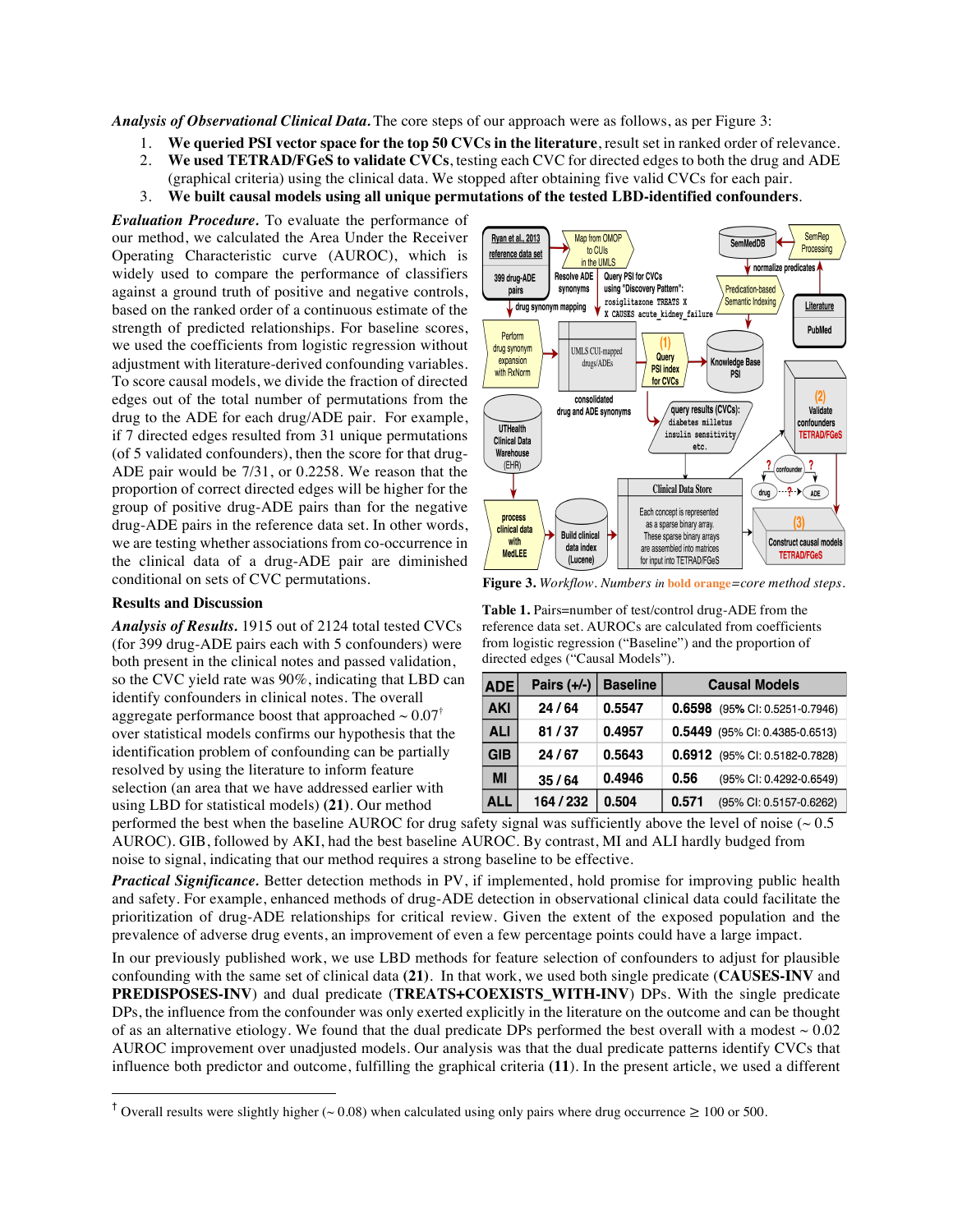dual predicate pattern and our results affirm our previous observation with the bonus that causal models with validated "true" confounders improved upon the performance of adjusted dual predicate statistical models. We reduced the False Discovery Rate (FDR), where  $FDR = \frac{True \space Positive}{True \space Positive+False \space Positive}$  from 0.5 to 0.38 with causal models. Although the performance increase is substantive (**7)** and better in general adjusted standard statistical models (for purely EHRbased PV), it does not approach the performance obtained in the work of Li *et al.* with extra-EHR data sources, where adjusted EHR statistics with adjusted FAERS performance improved upon adjusted FAERS performance alone **(9)**. *Limitations of (and Lessons from) the Current Approach.* One limitation is that our search for confounders was relatively shallow, having commenced confounder permutations after reaching five validated CVCs. Computational demand scales with the number of confounders. Five validated CVCs result in 31 permutations per drug-ADE pair. Increasing to 10 CVCs would leave 1032 permutations – which can take 12 hours to run on a Linux workstation with 64GB RAM and 8 Xeon CPUs. We chose 5 CVCs because we could collect results for all drug-ADE pairs for a single ADE within a reasonable amount of time (7-8 hours overnight). An additional limitation arises from our available EHR data, which may not have a sufficient number of drug-ADE co-occurrences, as the performance from analyses of FAERS data is usually better than results from any EHR data source **(9)**. One perplexing problem arose from three drug-ADE pairs for myocardial infarction for which the proposed method could not identify any confounders (these are not included in Table 1). We suspect that confounders for myocardial infarction identified by our method, e.g., hypertension, coronary arteriosclerosis, metabolic syndrome, could have helped if incorporated into these models. Note that the discovery pattern that we deployed limits result sets of potential confounders to comorbidities, although co-medications (for example, aspirin and acetaminophen for gastrointestinal bleeding and liver failure, respectively) often make exemplary confounder candidates, so there remains the question of the optimal mixture of confounder types. These factors (along with SemRep's low recall of  $\sim 0.64$ ) may have impacted our system's performance by missing potential confounders **(27)**. Another consideration is that reference data sets, however essential to the scientific enterprise, may not be perfectly accurate, as knowledge about drugs and their side-effects accumulates. In future work, we plan on estimating parameters ("arc strengths") of causal models that include all confounders to avoid the inefficient confounder permutation procedure.

### **Conclusion**

We have developed a scalable CVD method that identifies "true confounders" by leveraging existing NLP tools and knowledge resources that improves the signal to noise ratio in observational clinical data in causal models. Our method results in notable (~ 0.07 AUROC) overall performance gains for the task of re-identifying drug-ADE pairs from observational clinical data in comparison with unadjusted statistical models from a reference data set, thus demonstrating the utility of causal modeling methods for EHR-based PV. Finally, we suspect that our method may be applicable in other areas of biomedicine for which observational data is admissible as input.

# **Acknowledgments**

We would like to thank (in no specific order) Frank Manion, Rory Lettvin, Lex Frieden, Sándor Darányi, Swaroop Gantela, Richard Boyce, Harry Hochheiser, Clark Glymour, and the anonymous reviewers for feedback. This work was supported by the Brown Foundation, NIH NCATS grants UL1 TR000371 and UL1 TR001105, NLM R01- LM011563, and by a training fellowship from the Gulf Coast Consortia, on the NLM Training Program in Biomedical Informatics and Data Science T15 LM007093.

#### **References**

- 1. Stolley PD. When genius errs: R.A. Fisher and the lung cancer controversy. Am J Epidemiol. 1991 Mar 1;133(5):416-425; discussion 426-428.
- 2. Talbot JCC, Aronson JK, editors. Stephens' detection and evaluation of adverse drug reactions: principles and practice. 6th ed. Chichester, West Sussex, UK: John Wiley & Sons; 2012. 732 p.
- 3. National Action Plan for Adverse Drug Event Prevention [Internet]. [cited 2017 Jul 22]. Available from: https://health.gov/hcq/pdfs/ade-action-plan-508c.pdf https://health.gov/hcq/pdfs/ade-action-plan-508c.pdf
- 4. Cartwright N. Are RCTs the Gold Standard? BioSocieties. 2007 Mar;2(1):11–20.
- 5. Federal Drug Administration Adverse Event Reporting System [Internet]. [cited 2017 Jul 21]. Available from: http://www.fda.gov/Drugs/GuidanceComplianceRegulatoryInformation/
- 6. Hersh WR, Weiner MG, Embi PJ, Logan JR, Payne PRO, Bernstam EV, et al. Caveats for the use of operational electronic health record data in comparative effectiveness research. Med Care. 2013 Aug;51(8 Suppl 3):S30-37.
- 7. Li Y, Salmasian H, Vilar S, Chase H, Friedman C, Wei Y. A method for controlling complex confounding effects in the detection of adverse drug reactions using electronic health records. J Am Med Inform Assoc JAMIA. 2014 Apr;21(2):308–14.
- 8. DuMouchel W, Ryan PB, Schuemie MJ, Madigan D. Evaluation of disproportionality safety signaling applied to healthcare databases. Drug Saf. 2013 Oct;36 Suppl 1:S123-132.